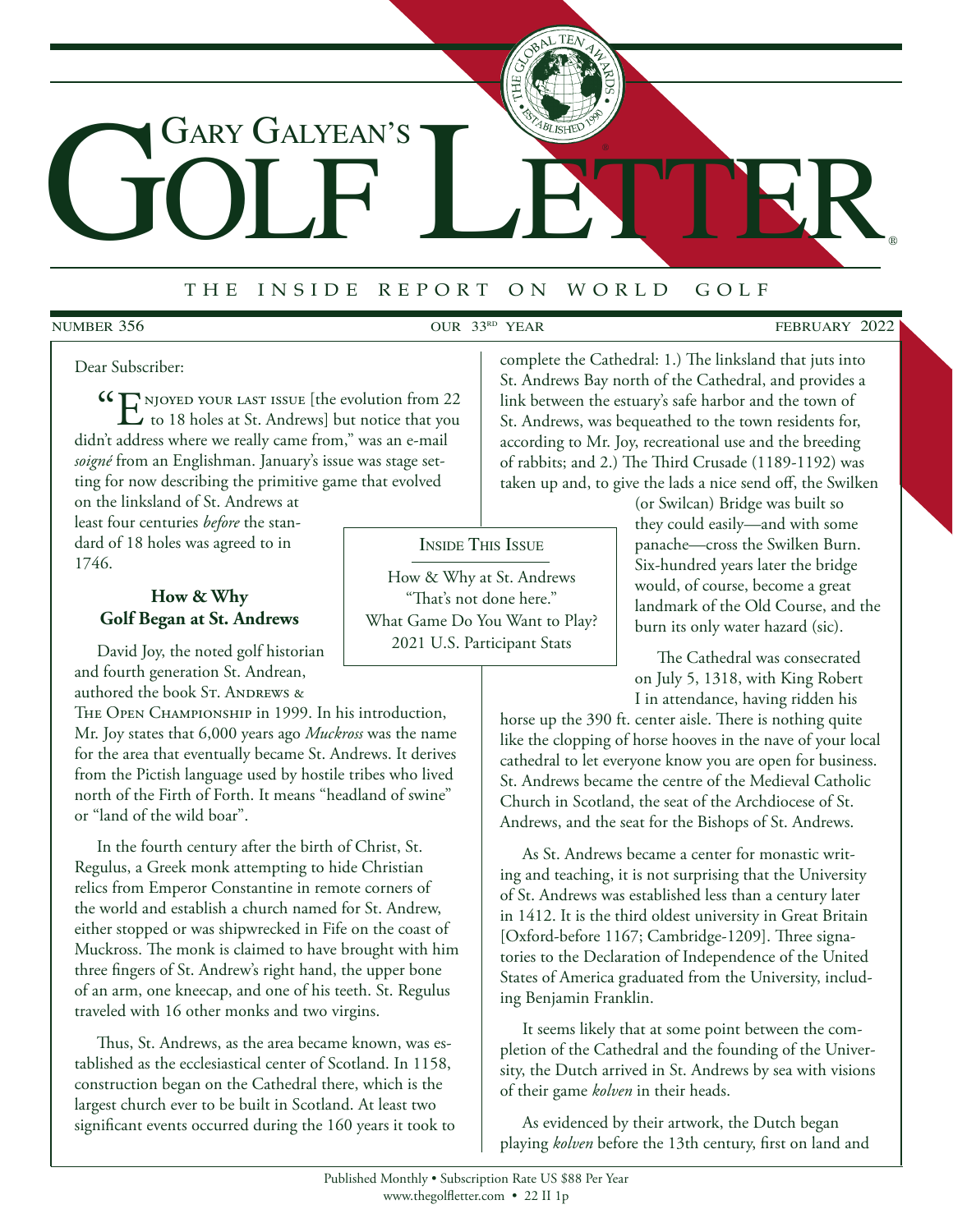later on ice. For the land game they struck croquet-sized balls with large, wooden mallets from starting points and played to castle and courthouse doorways. Four holes, totaling approximately 4,000 yards in length, were played.

A kindred Dutch word *kloven* (with the L and the O transposed) referred to the butt of musket. Indeed, *kloveniers* were guildsmen depicted in paintings of the time. What that might mean to the game kolven is not clear. However by 1297, Dutch portraiture depicted

young people with kolven implements and balls. In later years, kolven players were depicted wearing kilts, a form of dress unknown to the Dutch and attributed to their trading interaction with the Scots. In 1654, Rembrandt etched kolven players on the winter ice. The words *puje* (putt) and *tuitye* (tee) had become part of Dutch nomenclature.

Dutch trading ships routinely sailed from the Netherlands across the North Sea to the east coast

of Scotland. Whatever kolven was at that time, the notion of it came ashore 1¼ miles from St. Andrews on the duned banks of the Eden River estuary.

The trading ships could anchor safely in the estuary buffered by the peninsula of the linksland. Their crews would come ashore and make their way to town - to the taverns. To pass the time while walking across the linksland (non-arable land) between the whins and the gorse (thick, prickly shrubs), they began swatting at pebbles with sticks. The number of strokes it took to get to town presumably determined who bought the drinks once they arrived.

It is thought intermediate targets (holes) were introduced in order to make keeping track of the score easier, and to make the number of possible bets greater. Seven holes were dug as successive targets on the way to town. They were placed in the larger, flatter areas that were uncluttered with gorse—eventually they became putting greens. [Note: By 1834, a second hole was dug in each of the seven flat areas, to ease the congestion of those playing out having to navigate those playing home. Those double-holed greens are the same seven double greens used today.] The game of golf, and the Old Course over which it is still played, began in this way but in its own way—very different from kolven.

The first written reference to golf appeared in 1457. The popularity of the game had to be outlawed to give military training more attention. In that year, the Scotch Parliament under James II banned the playing of golf and football so that archery would be practiced in preparation for war with England.

The ban was lifted in 1502. Fifty years later golf was again mentioned in writing when Archbishop Hamilton was licensed to breed rabbits on the linksland so long



as such breeding did not interfere with the residents' golf.

A few years after this (1559), the arson and havoc subcommittee of the Scottish Reformation, motivated by a three-day John Knox tirade, incited a riot that resulted in the burning of St. Andrews Cathedral, and the merriment of St. Andrews life took something of a breather for about two hundred years. It was that long before the Society of St. Andrews

Golfers became the Royal & Ancient Golf Club of St. Andrews and our game flourished once again.

## **"That's Not Done Here"**

When Ben Hogan (1912-1997) missed a short putt at the 1950 U.S. Open (Merion - East) and a spectator rudely applauded, the late William C. Campbell (1923- 2013) approached the man and said, "That's not done here."

The man replied, "Mister, I paid my way. I'll do what I want." However, Mr. Campbell recounted that the man was quiet for the remainder of the round.

Mr. Campbell, who was President of the United States Golf Association (1982 & 1983), and Captain of the Royal & Ancient Golf Club of St. Andrews (1987- 1988)—the only individual to ever serve in both positions—told this story to the Associated Press by way of reflecting upon the excitable fans that were drawn to golf in the wake of Tiger Woods' enormous popularity.

At the 1997 U.S. Open at Congressional, Davis Love, III, was so struck by the spectators' change in decorum that he stated publicly it was the most ill-behaved gallery he had seen in all his years of competitive golf.

No one suggested a repression of enthusiasm, rather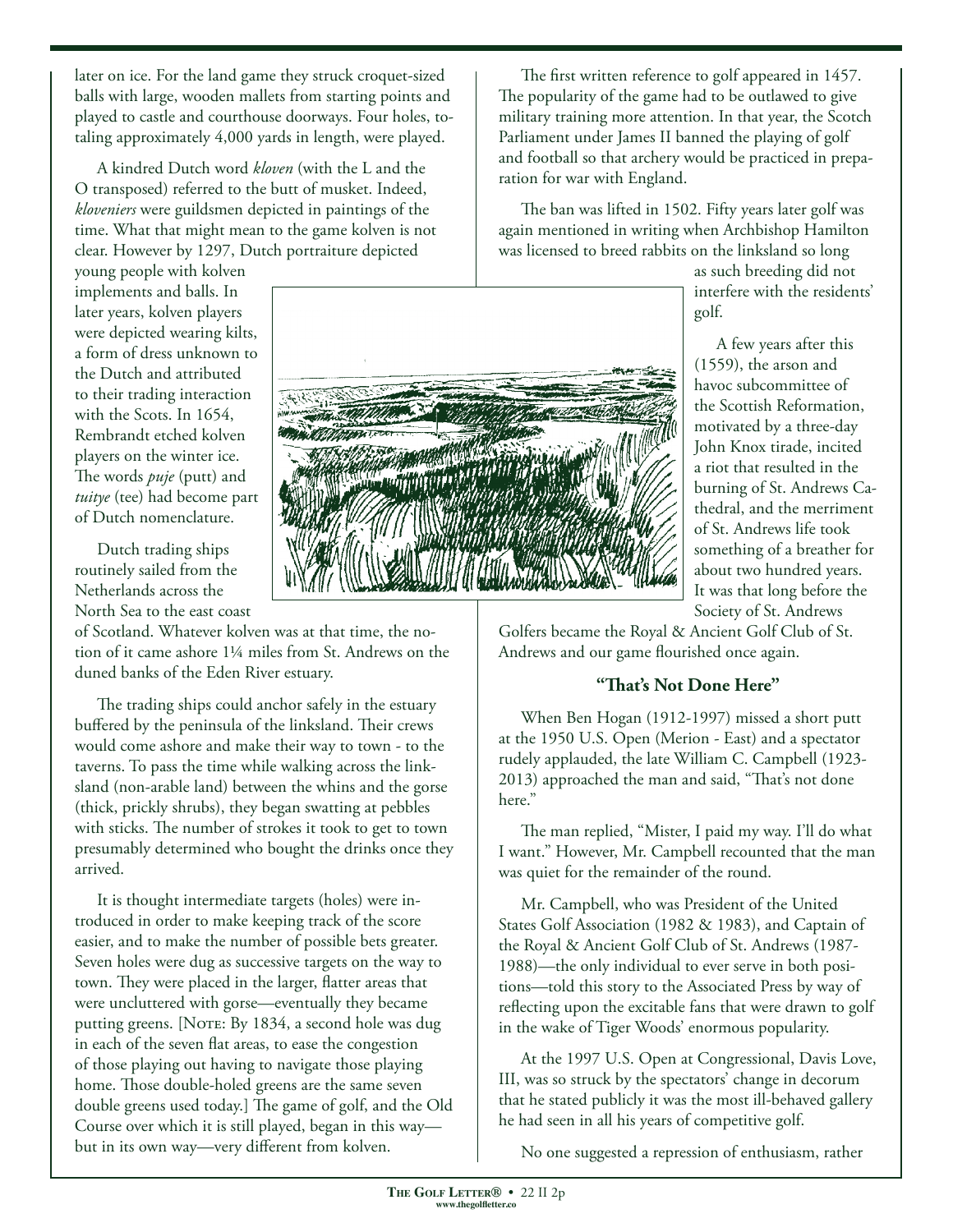the maintenance of decorum and manners that golf galleries have typically maintained, even as we have watched spectator behavior eroded in other sports.

As Mr. Campbell said years ago, "It doesn't take many coming into the game from the outside to change the image if they haven't been exposed to the traditions and don't understand the difference."

### **Which Game Do You Want to Play? Weighing Traditional Architecture & Modern Equipment**

The grimthorping that sometimes is condoned at golf's greatest courses gives pause to ask what it is that we want from the game. Must we accommodate the prodigious lengths achieved by professional players using under-controlled equipment? Is the obviousness of this question any different now than it was when steel replaced hickory, gutta percha replaced feathers, or mowers replaced sheep? The answer comes clearer when applied to golf's shorter masterpieces: the Old Course, Merion (East), Sunningdale, Chicago, Sandwich, National ...

It is appropriate that this question will be clearly on display at the Old Course this July. The course's defense will be the rough, wind, undulations, and bunkers, much as it was at Sandwich last summer, and as it is at most linksland courses. When seaside conditions are fully in play, length does not factor as significantly as it does when you leave linksland for parkland.

As we play the great parkland courses, the question becomes, as it always has been asked, do we want the professional game and equipment advancements to determine and alter the breathtaking courses that fully test our amateur skills and which have been historically important?

Do we prefer the game of the gutta percha ball when John Ball and Horace Hutchinson were champions? Rather, do we prefer the Haskell ball period when Bobby Jones, Cyril Tolley, and Francis Ouimet won? Do we prefer a little later time when Michael Bonallack, Bill Campbell, Vinny Giles, and Jack Nicklaus used a perfected wound ball? Or do we like things the way they are now with the perfected solid ball?

The improvement of golf equipment has always been a part of the game. Shafts, grips, heads, balls, inserts, gloves, spikes ... have all slowly changed the game that evolved at St. Andrews and, understandably, many of the early changes were invoked at St. Andrews. Change has been part of the process. Arresting the evolution of golf may deprive us of the Merion (East)-like courses of the future; not arresting it may deprive us of the joy in playing the Merion (East) of the present.

Merion has traditionally defended herself against the game's strongest players by demanding that the ball be properly positioned in order to approach her befuddling putting greens; and the East Course has repeatedly tested golf's best. No course in America has hosted more U.S.G.A. championships (18). It was here in 1916 that Bobby Jones first walked onto the national stage as a 14-year-old playing on bent grass greens for the first time; and it was here that he completed his Grand Slam in 1930.

Four pre-eminent questions can be asked about Merion, which was recently renovated by Gil Hanse. They are the same questions that can be asked about Pebble Beach, Oakland Hills, San Francisco, Sunningdale, the Berkshire, etc. First, does the distance that the golf ball can now be propelled shatter Merion's positional defense? Seond, if the answer to the first question is *yes*, has the case been made that ball performance should be rolled back? Third, if the answer to the first question is *no*, will equipment standards be held where they are now? Fourth, also if the answer to the first question is *no*, how many of these important and great courses can/will host future important championships?

It is ironic that if it were not for advances in golf ball performance we would not have Merion. The popularity of the Haskell ball at the turn of the 20th century is directly responsible for the new layout that became the East Course. Before the turn of the century, golf was



popular at Merion Cricket Club. [Note: Merion Golf Club descended from the Merion Cricket Club in 1942.] The Club's first course was built at Haverford in 1896, and the game flourished there. However, by the first decade of the new century, the additional 25 yards that the Haskell ball could be driven made the Haverford course too short to be challenging.

The Club bought land at Merion G.C.'s current location on Ardmore Avenue and created a committee to look into building a new, longer course. Fortuitously, Hugh Wilson, an intuitive, young Princeton graduate and golfer, was selected to join the course-creation committee and, for all intents and purposes, assumed its leadership because of his interest and discernment for the design of the new course. After consulting with leaders of the game such as C.B. Macdonald, who had designed Chicago and National, Mr. Wilson traveled to Great Britain to study the design elements of golf's greatest courses.

Mr. Wilson's genius, an additional parcel of land, the presence of a meandering stream, an old quarry and an enlightened greenkeeper came together to produce a